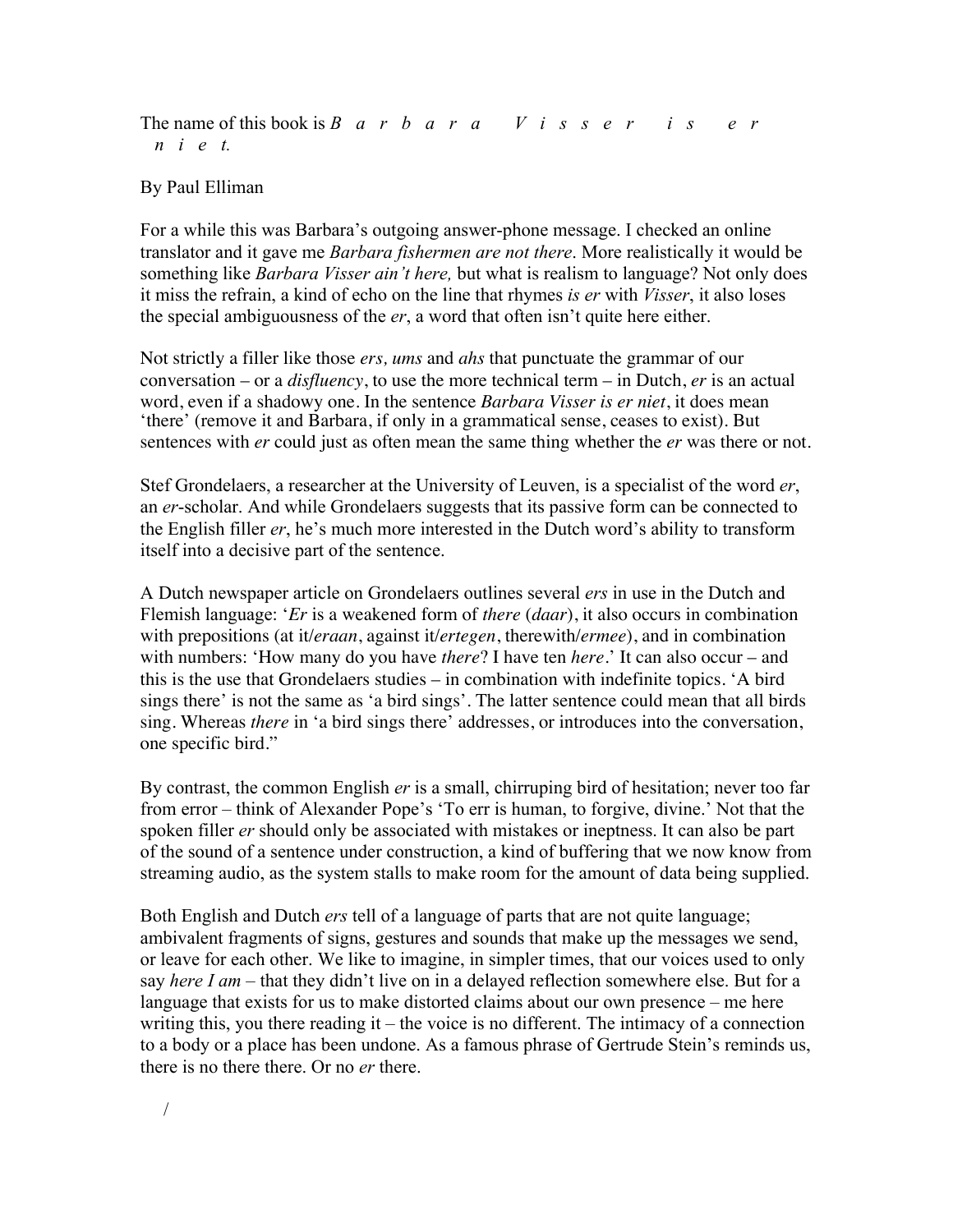The writer Allan Weiss imagined a software programme that after analyzing sound patterns in a vocal recording could build it back as an artificial voice able to speak any text entered via a keyboard. Weiss says he thought this was a great sci-fi plot device until he found that the programme had almost been perfected already. Who, he asks, would you choose to leave your outgoing answer-machine message? *Barbara Visser is er niet* is something Gertrude Stein might also have had a voice for.

A deceptively machine-like repetition is typical of Stein's low-resolution, incantatory language. John Ashberry once described it as being "made up almost entirely of colourless connecting words" like *here, there, where* and *were* – and suggested that Stein was able to transmit a different picture of reality by imitating its rhythms rather than its content. She talked of capturing the sound of the voice in writing, as well as the impact of mass-media on speech, and her work is somehow faithful to the confusion of these things. Heard on recordings, for example, Stein speaks her words with the same unflinchingly fixed-form that printing gives them. In print, her written sentences adopt the grammatical incompleteness of aphasic language.

Dutch and English *ers* also tell us certain things about speech and writing, their differences as well as how they accommodate each other. The Dutch *er* is an example of something that writing has problems with, when the meaning relies on the situation. Socalled *deictic* expressions *(from the Greek word for pointing)* such as Grondelaers' *this bird here*, or *that bird over there*, work more easily in conversational speech where they can be combined with gestural exchanges. The English spoken *er* is thought of as a phonemic gap in meaningful discourse – linguists refer to it as a "neutral vowel sound" as if it were not accountable for anything.

On the other hand, the "colourless connecters" (like the Dutch *er*), as well as, in speech, the filler-pauses (the English *er*), the *disfluencies*, are thought to be a key to fluency in any spoken language. In multi-lingual societies, the formal distinctions that are supposed to separate how we talk from how we write are often abandoned. Words disappear into the language, somewhere between speech and writing.

A translation of Stein's *there is no there there* – *er zijn daar daar geen* – recognizes in the first *there* a difference that the *er* word is happy to provide, even if Stein may have preferred the ambiguous tone of all *there's* being equal. Or, given the autobiographical context of her phrase, a language that emerges like a mirage from the remains of a place or person that has changed beyond recognition. *There* for Gertrude Stein, whether it was any longer there or not, was her childhood home, a house on the corner of Thirteenth Avenue and Twenty-fifth street in East Oakland during the 1880's: "it was shabby and overgrown the houses were certainly some of those that had been (…) yes it might have been Thirteenth Avenue where I had been."